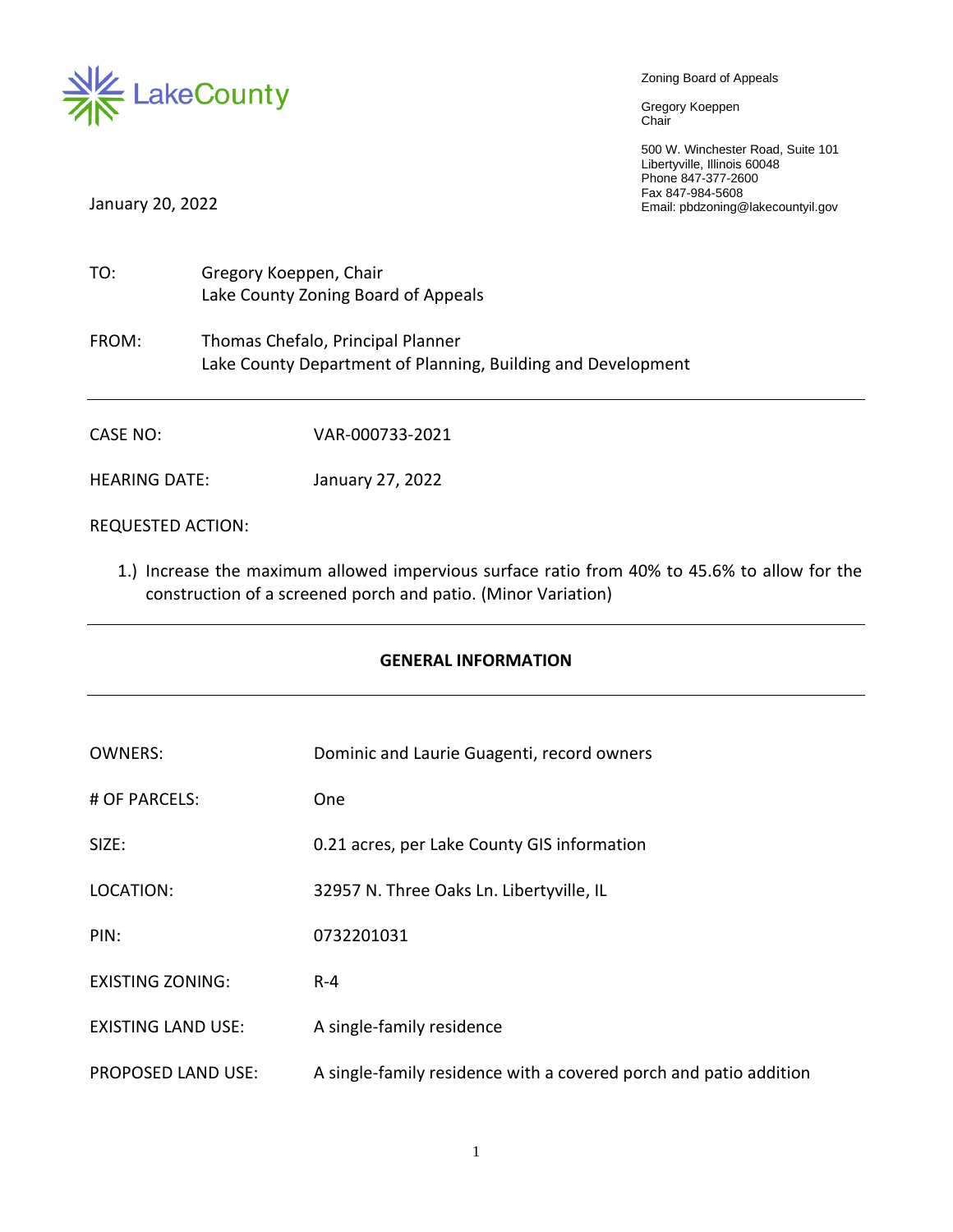### **SURROUNDING ZONING / LAND USE**

| EAST:  | Residential-4 (R-4)/ single family houses         |
|--------|---------------------------------------------------|
| NORTH: | R-4/ single family houses                         |
| SOUTH: | R-4/ Subdivision stormwater detention/ Open Space |
| WEST:  | R-4/ single family houses                         |

#### **DETAILS OF REQUEST**

| ACCESS:                | Access is provided from N. Three Oaks Ln.                              |
|------------------------|------------------------------------------------------------------------|
| <b>CONFORMING LOT:</b> | The subject property is a conforming lot in the R-4 zoning district.   |
| FLOODPLAIN / WETLAND:  | There are no mapped wetlands, floodplain, or floodway on the property. |
| SEPTIC AND WATER:      | The property is served by public sewer and water.                      |

### **STAFF COMMENTS**

Andrew Heuser – Engineering & Environmental Services Division

• The Engineering Division has no objection to the requested variance.

David Modrzejewski – Building Division

• The Building Division has no objection to this request.

Brittany Sloan – Lake County Public Works Department

• The Lake County Public Works Department has no objection to the variance.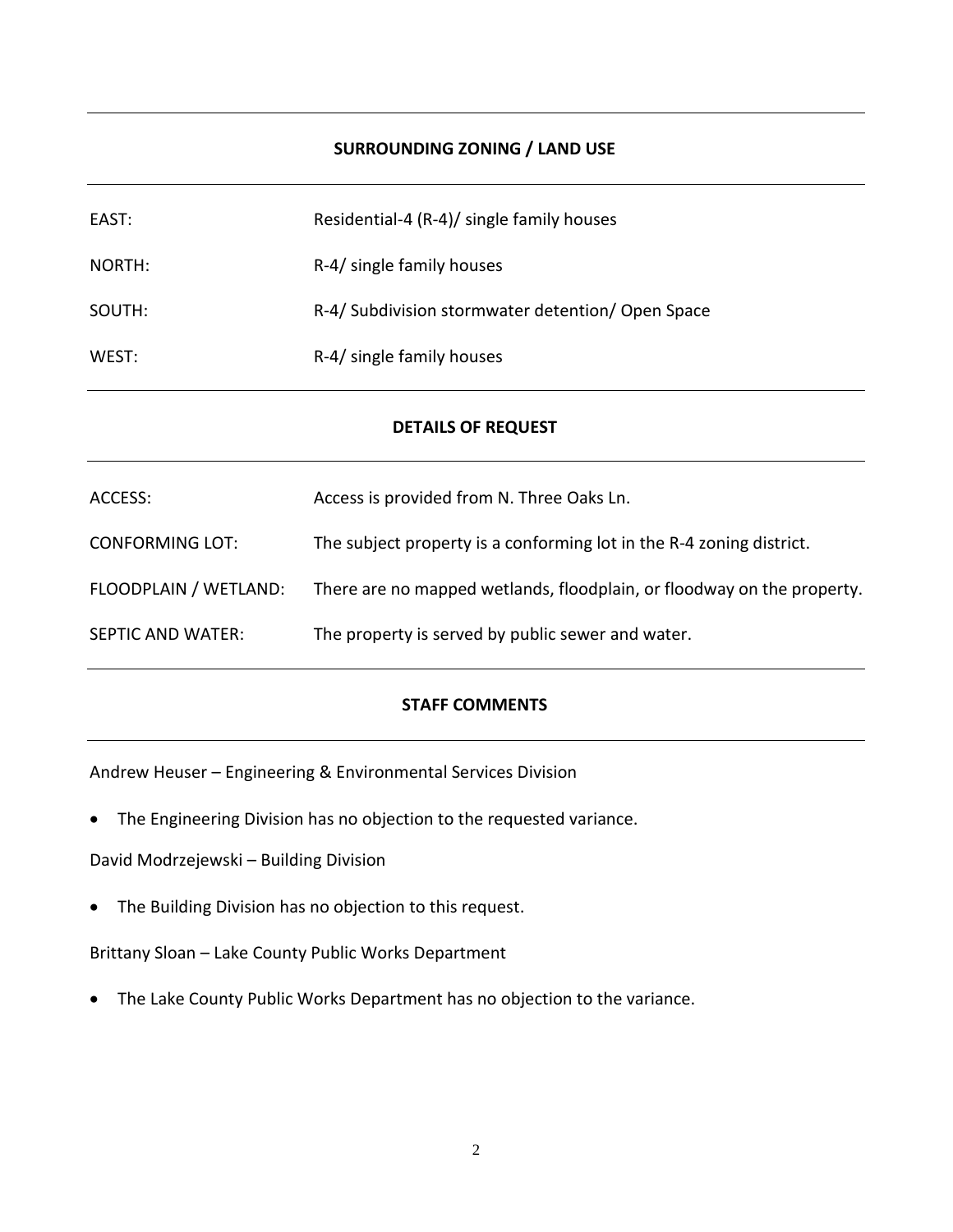## **ADDITIONAL STAFF COMMENTS**

- 1.) The house was constructed in the Belvidere Estates Subdivision, a conventional subdivision, in 2015.
- 2.) When the house was constructed, the property's final impervious surface ratio (ISR) was 38.7%.

## **RECOMMENDATION ON VARIANCE**

\_\_\_\_\_\_\_\_\_\_\_\_\_\_\_\_\_\_\_\_\_\_\_\_\_\_\_\_\_\_\_\_\_\_\_\_\_\_\_\_\_\_\_\_\_\_\_\_\_\_\_\_\_\_\_\_\_\_\_\_\_\_\_\_\_ \_\_\_ \_\_\_

Though the proposed ISR increase and improvements will have no impact on the character of the neighborhood and adjacent properties, staff is compelled to recommend denial of the variance request because in staff's opinion the request does not standards 1 and 2. Staff's analysis of the request follows below:

# **Zoning Variance Approval Criteria – LCC Subsection 151.056 (C)(4)**

1. Exceptional conditions peculiar to the applicant's property:

## Comment –

The parcel is a conforming lot in the R-4 zoning district occupied by a conforming house that was built in 2015. There are no exceptional conditions peculiar to the applicant's property.

2. Practical difficulties or particular hardship in carrying out the strict letter of the regulation:

## Comment –

There do not appear to be any practical difficulties or hardships in carrying out the strict letter of the regulations. Access to and use of a screened porch and patio is not a practical necessity for a single-family residence in the R-4 zoning district.

3. Harmony with the general purpose and intent of the zoning regulations:

# Comment –

Notwithstanding criteria 1 and 2 above, screened porches and patios are customary and convenient improvements to a single-family house. The size and location of the proposed improvements are in harmony with the character of the neighborhood. The ISR increase will not have a negative impact on adjacent properties.